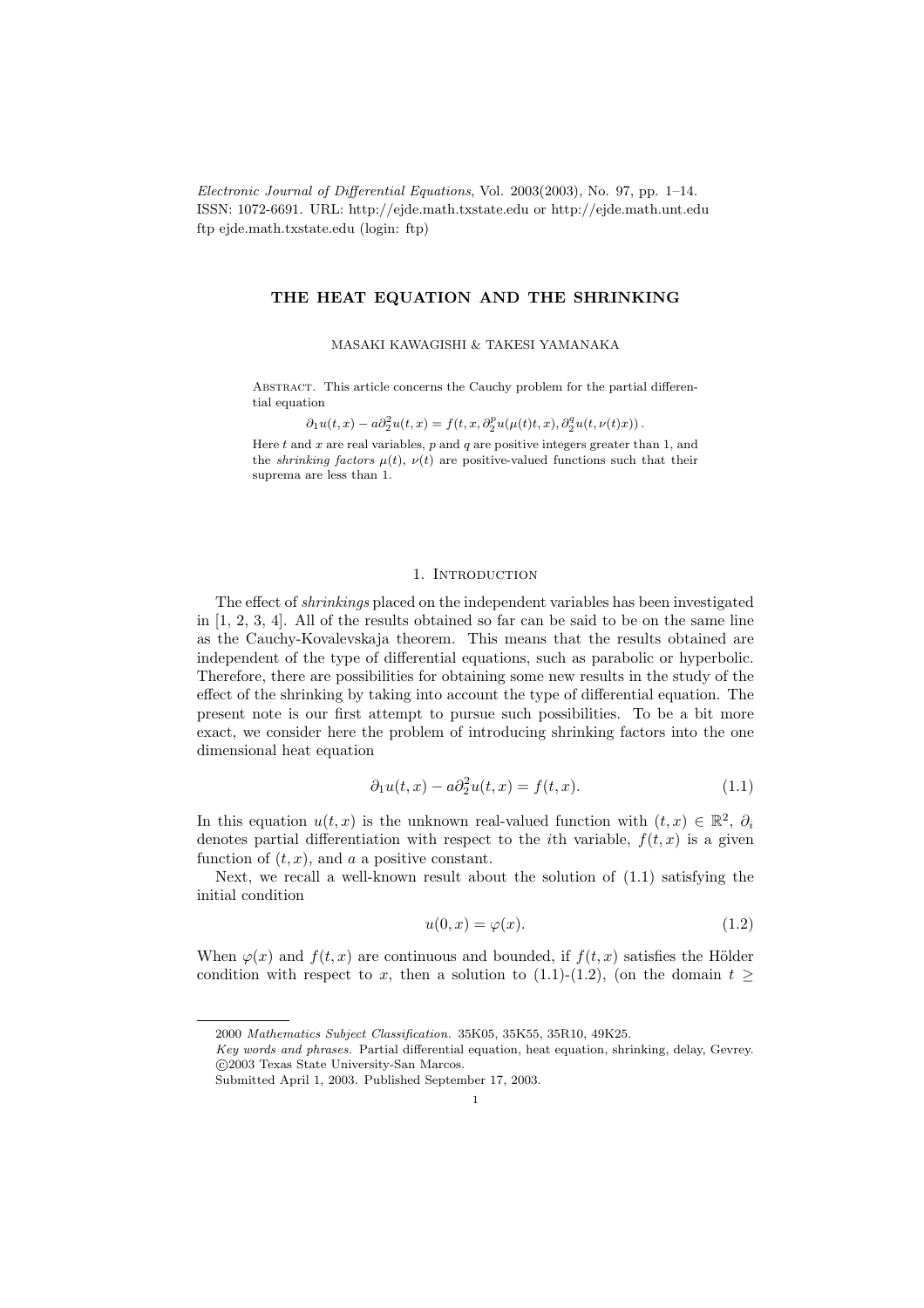$0, -\infty < x < \infty$ ) is given by the formula

$$
u(t,x)
$$
  
= 
$$
\begin{cases} \varphi(x) & \text{if } t = 0, \\ \int_{-\infty}^{\infty} G(t, x - \xi) \varphi(\xi) d\xi + \int_{0}^{t} d\tau \int_{-\infty}^{\infty} G(t - \tau, x - \xi) f(\tau, \xi) d\xi & \text{if } t > 0, \end{cases}
$$
(1.3)

where

 $U(x)$ 

$$
G(t,x) = \frac{1}{2\sqrt{\pi a t}} e^{-x^2/(4at)} \quad (t > 0, \ -\infty < x < \infty)
$$

which is called the heat kernel. It is also well-known that  $u(t, x)$  given by (1.3) is the only solution of the Cauchy problem  $(1.1)-(1.2)$  among the functions bounded with respect to  $x$ .

In particular, when the initial value is

$$
u(0,x) = \varphi(x) = 0,\tag{1.4}
$$

the formula (1.3) becomes

$$
u(t,x) = \int_0^t d\tau \int_{-\infty}^{\infty} G(t-\tau, x-\xi) f(\tau, \xi) d\xi.
$$
 (1.5)

Note that there is no loss of generality if we consider only the homogeneous problem  $(\varphi(x) = 0)$ . In fact, for a non-zero initial condition (1.2), a homogeneous problem is obtained by replacing the unknown function  $u(t, x)$  by  $u(t, x) - \varphi(x)$ .

Now we can state clearly the purpose of the present paper. In this note, we consider the differential equation

$$
\partial_1 u(t,x) - a \partial_2^2 u(t,x) = f(t,x, \partial_2^p u(\mu(t)t,x), \partial_2^q u(t,\nu(t)x)) \tag{1.6}
$$

instead of the simple heat equation (1.1). In (1.6) t and x are real variables. u is a real-valued unknown function. We assume that the positive-valued function  $\mu$  and  $\nu$  satisfy sup<sub>t</sub>  $\mu(t) < 1$  and sup<sub>t</sub>  $\nu(t) < 1$ ;  $\mu$  is called the time shrinking factor and  $\nu$  is called the space shrinking factor. p and q denote integers greater than 1. As for the function  $f(t, x, v, w)$  we assume, for the sake of our convenience, that it is a continuous function of  $(t, x, v, w)$  and is a Gevrey function of  $(x, v, w)$ . For the definition of a Gevrey function see §3.

We want to solve the Cauchy problem for the equation (1.6) with the homogeneous condition (1.4) only, for the same reason as in the case of the simple heat equation (1.1). Since the unique bounded solution of the Cauchy problem (1.1)-  $(1.4)$  is given by  $(1.5)$ , it is necessary and sufficient for a bounded function  $u(t, x)$  to be a solution of the Cauchy problem  $(1.6)-(1.4)$  that it satisfies the integral equation

$$
u(t,x) = \int_0^t d\tau \int_{-\infty}^{\infty} G(t-\tau, x-s) f(\tau, s, \partial_2^p u(\mu(\tau)\tau, s), \partial_2^q u(\tau, \nu(\tau)s)) ds. \tag{1.7}
$$

To solve this integral equation, however, we need some preparations to be made in the following two sections. Our final result in this note will be stated and proved in §4. It can be generalized without any essential change to the *n*-dimensional case. But, for the sake of simplicity of the notation, we refrain from doing so in this note.

Finally in this introduction we make a brief mention on the case where the differential equation  $(1.6)$  is linear. As will be seen in the theorem in §4, the domain of t of existence of the solution  $u(t, x)$  to the general non-linear Cauchy problem  $(1.6)-(1.4)$  may be smaller than the domain of t for definition of the function  $f(t, x, v, w)$ . If  $f(t, x, v, w)$  is linear in v and w, however, it can be shown that the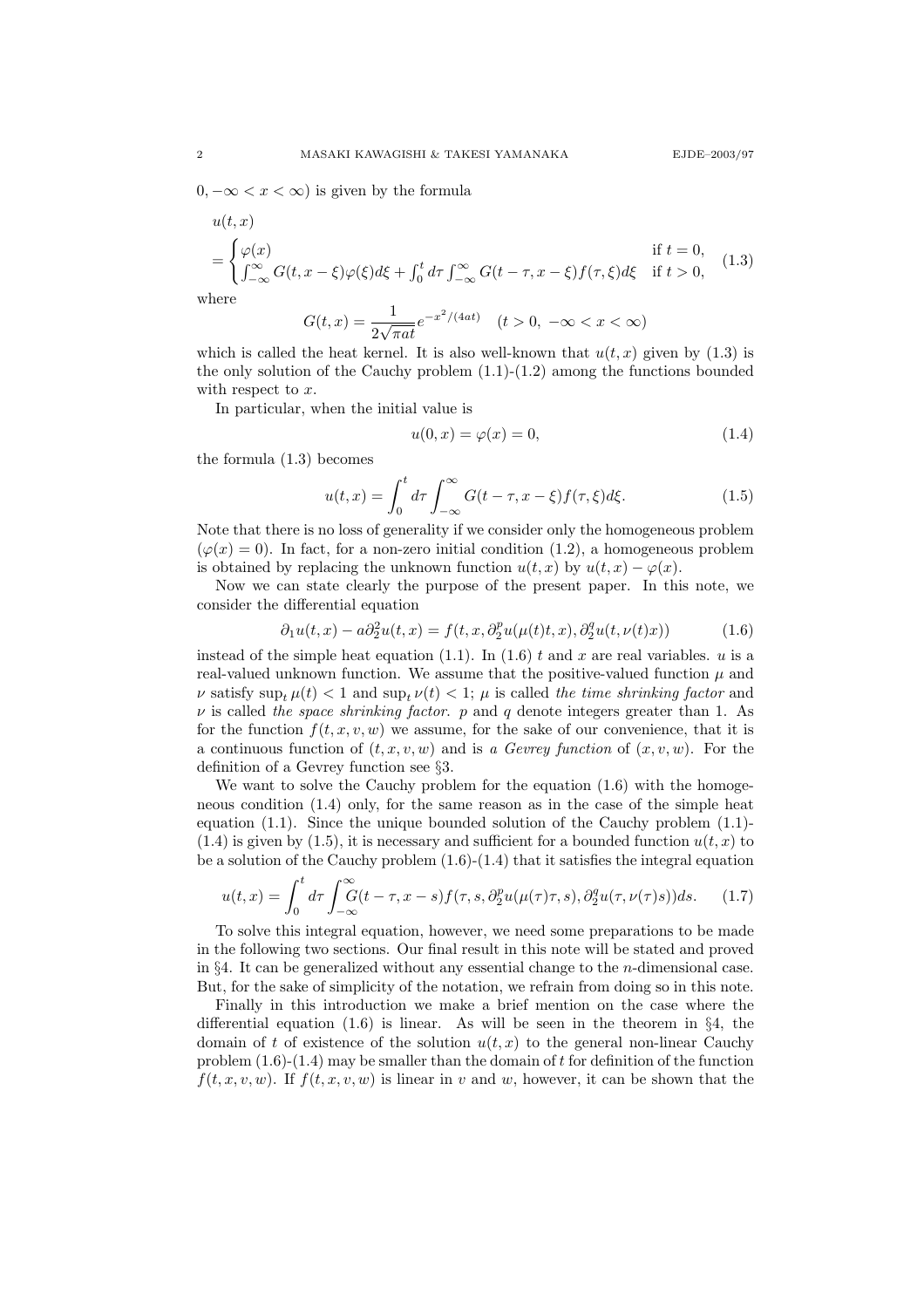domain of existence of  $u(t, x)$  coincides with the domain of definition of  $f(t, x, v, w)$ . We omit the details.

## 2. The properties of integrals with the heat kernel

As a preparation for solving the integral equation (1.7) let us recall some fundamental properties of an integral

$$
\int_{-\infty}^{\infty} G(t - \tau, x - \xi) g(\tau, \xi) d\xi.
$$
 (2.1)

**Proposition 2.1.** Let M, T be positive constants. Let  $g(t, x)$  be a real valued continuous function for  $(t, x) \in \mathbb{R}^2$  with  $0 \leq t < T$ . Assume that the inequality  $|g(t, x)| \leq M$  holds. Then

$$
v(t,\tau,x) = \begin{cases} \int_{-\infty}^{\infty} G(t-\tau,x-\xi)g(\tau,\xi)d\xi & \text{if } t > \tau, \\ g(\tau,x) & \text{if } t = \tau \end{cases}
$$
(2.2)

is continuous for  $(t, \tau, x) \in \mathbb{R}^3$  with  $0 \leq \tau \leq t < T$  and satisfies the inequality  $|v(t, \tau, x)| \leq M$ .

When the function  $g(t, x)$  in the integral  $(2.1)$  is m times differentiable in x, then the function  $v(t, \tau, x)$  is also m times differentiable in x. To be exact we have the following proposition; however, we omit its proof.

**Proposition 2.2.** Let  $g(t, x)$  be a real-valued bounded continuous function for  $(t, x) \in \mathbb{R}^2$  with  $0 \le t < T$ . Assume that  $g(t, x)$  is m times differentiable in x and the partial derivatives  $\partial_2^k g(t,x)$  ( $1 \leq k \leq m$ ) are bounded continuous functions for  $(t, x) \in \mathbb{R}^2$  with  $0 \le t < T$ . Then the function  $v(t, \tau, x)$  defined by  $(2.2)$  is m times differentiable in x and the partial derivatives  $\partial_3^k v(t,\tau,x)$ ,  $1 \leq k \leq m$ , are

$$
\partial_3^k v(t,\tau,x) = \begin{cases}\n\int_{-\infty}^{\infty} G(t-\tau,x-\xi) \partial_2^k g(\tau,\xi) d\xi & \text{if } t > \tau, \\
\partial_2^k g(\tau,x) & \text{if } t = \tau.\n\end{cases}
$$
\n(2.3)

#### 3. GEVREY FUNCTIONS

As stated in §1, our purpose in the present note is to solve the Cauchy problem  $(1.6)-(1.4)$ . To be more exact, we assume that the function  $f(t, x, v, w)$  in  $(1.6)$  is a Gevrey function of  $(x, v, w)$  and seek a solution  $u(t, x)$  that is a Gevrey function of x. In this section, we shall recall the definition of Gevrey function and state some fundamental properties of Gevrey functions.

Gevrey functions of one variable. We denote by  $\mathbb{Z}_+$  the set of all non-negative integers. Let I be a real interval and  $\lambda$  a constant greater than 1. Let  $\lambda$  be a fix constant greater than 1.

If for a  $C^{\infty}$  function  $w: I \to \mathbb{R}$  there are positive constants C, M such that

$$
|w^{(k)}(x)| \le CM^k(k!)^{\lambda}
$$

holds for all  $x \in I$  and all  $k \in \mathbb{Z}_+$ , then w is called a Gevrey function on I of order λ.

It is easy to see that a  $C^{\infty}$  function  $w: I \to \mathbb{R}$  is a Gevrey function of order  $\lambda$ if and only if there are positive constants  $C', L$  such that

$$
|w^{(k)}(x)| \le 2^{-5}C'L^{k}(k!)^{\lambda}(1+k)^{-2}
$$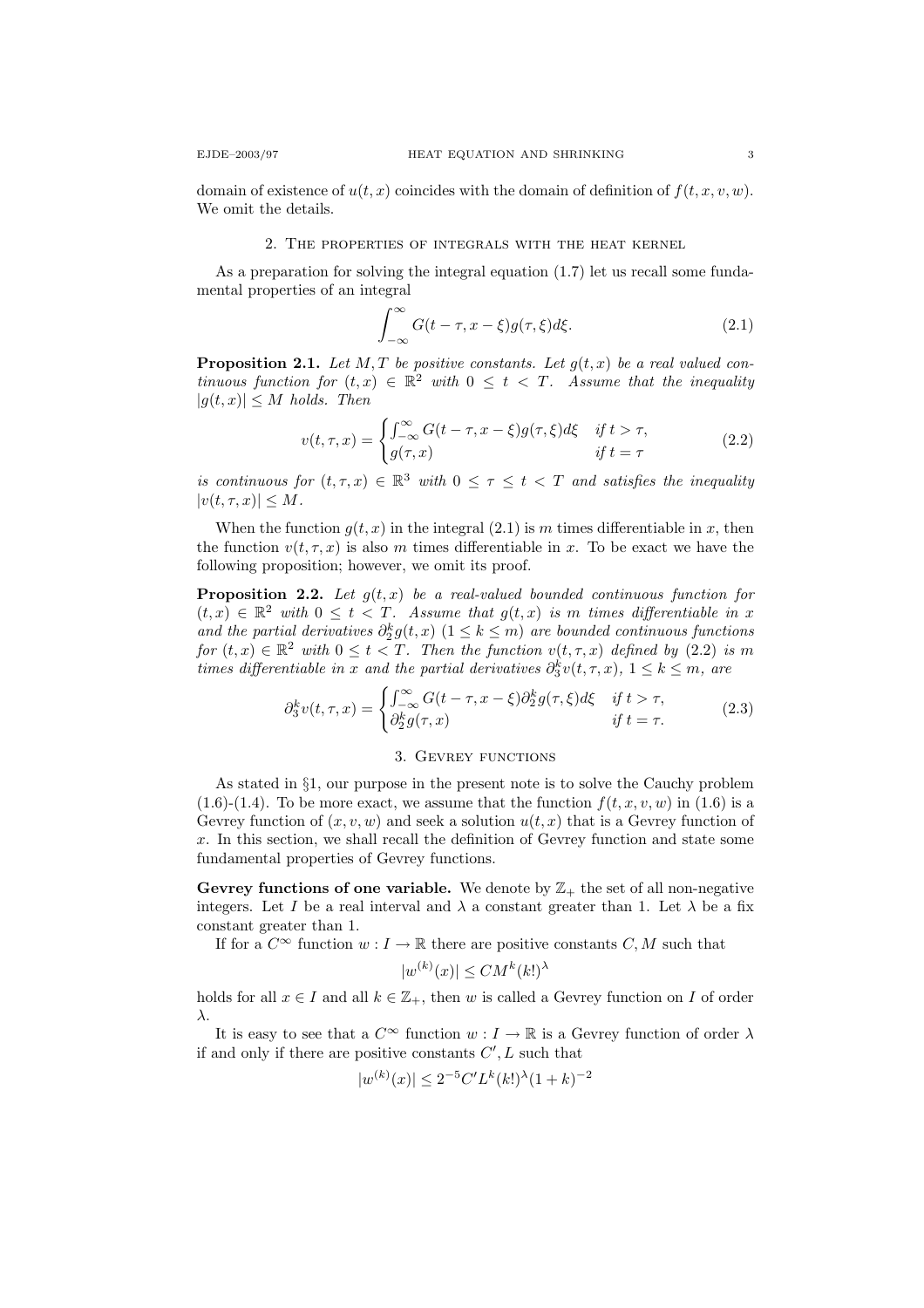holds for all  $x \in I$  and all  $k \in \mathbb{Z}_+$ . So we write, according to Yamanaka [5],

$$
\Gamma_{\lambda}(k) = 2^{-5}(k!)^{\lambda}(1+k)^{-2}
$$

for  $k = 0, 1, 2, \ldots$  and define

$$
|w|_L = \sup \left\{ \frac{|w^{(k)}(x)|}{L^k \Gamma_\lambda(k)} : x \in I, \ k \in \mathbb{Z}_+ \right\}
$$

for each  $C^{\infty}$  function  $w : I \to \mathbb{R}$ . We denote by  $\gamma_L(I)$  the family of all  $C^{\infty}$  functions  $w: I \to \mathbb{R}$  such that  $|w|_L < \infty$ .

Besides this family, we need another type of Gevrey family. For a  $C^{\infty}$  function  $w: I \to \mathbb{R}$ , we write

$$
|w| = \sup_{x \in I} |w(x)|, \quad ||w||_{L} = \max\{2^{6}|w|, 2^{3}L^{-1}|w'|_{L}\}\tag{3.1}
$$

and define

 $\mathcal{G}_L(I) = \{ w \in C^{\infty}(I,\mathbb{R}) : ||w||_L < \infty \}.$ 

Between the two types of Gevrey families  $\gamma_L(I)$  and  $\mathcal{G}_L(I)$  there is the following relation which proof can be found in [4, Proposition 2.1] and in [6, Lemma 5.2].

**Proposition 3.1.** If  $0 < L < M$ , then  $\gamma_L(I) \subset \mathcal{G}_M(I) \subset \gamma_M(I)$  and the inclusion maps are linear and bounded.

The norm  $\|\cdot\|_L$  has the following useful property which proof can be found in [4, Proposition 2.2] and in [6, Theorem 5.4].

**Proposition 3.2.** If v and w are in  $\mathcal{G}_L(I)$ , then the product vw is again in  $\mathcal{G}_L(I)$ and the inequality  $||vw||_L \leq ||v||_L ||w||_L$  holds.

As for the result of differentiation of a function belonging to the family  $\gamma_L(I)$ there is the following fact which proof can be found in [4, Proposition 2.3].

**Proposition 3.3.** Let L be a positive constant,  $\alpha$  be a constant greater than 1, and q be a positive integer. Assume that  $w \in \gamma_L(I)$ . Then the qth derivative  $w^{(q)}$  of w is in the family  $\gamma_{\alpha L}(I)$  and

$$
|w^{(q)}|_{\alpha L} \le (\alpha L)^q \left(\frac{\lambda q}{\log \alpha}\right)^{\lambda q} |w|_L.
$$

For us the following modification of the above proposition is useful. Its proof can be found in [4, Proposition 2.4].

**Proposition 3.4.** Let L and M be positive constants such that  $L < M$ . Assume that w is in  $\gamma_L(I)$  and q is a positive integer. Then  $w^{(q)}$  is in  $\gamma_M(I)$  and

$$
|w^{(q)}|_{M} \le M^{(1+\lambda)q} \left(\frac{\lambda q}{M-L}\right)^{\lambda q} |w|_{L}.
$$

As for composition of two Gevrey type functions there is the following fact. For its proof see [4, Proposition 2.5] and [5, Theorem 3.1].

**Proposition 3.5.** Let  $I, J$  be open intervals and  $L, M$  be positive constants. Assume that  $w: J \to \mathbb{R}$  is a  $C^{\infty}$  function such that  $w' \in \gamma_L(J)$  and  $v: I \to J$  is a  $C^{\infty}$  function such that  $v' \in \gamma_M(I)$ . Assume further that the inequality

$$
|v'|_M \le L^{-1}M\tag{3.2}
$$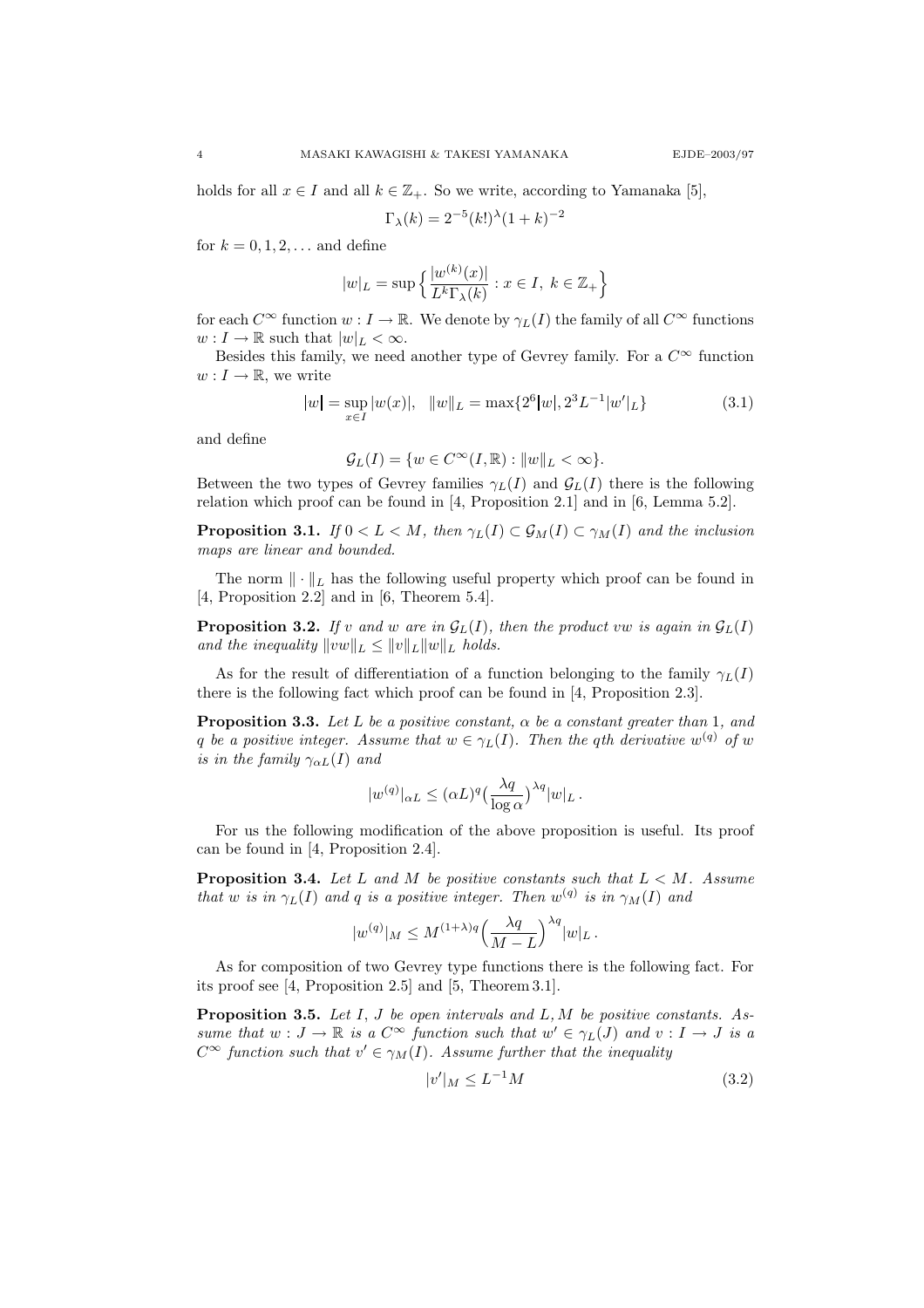holds. Then the derivative  $(w \circ v)'$  of the composite function  $w \circ v : I \to \mathbb{R}$  belongs to the family  $\gamma_M(I)$  and

$$
|(w \circ v)'|_M \leq L^{-1}M|w'|_L.
$$

In terms of the norms  $\|\cdot\|_L$  and  $\|\cdot\|_M$  the above proposition is modified as follows. For its proof see [4, Proposition 2.6] and [6, Theorem 5.3].

**Proposition 3.6.** Let  $I, J$  be open intervals and  $L, M$  be positive constants. Assume that  $w : J \to \mathbb{R}$  is in the family  $\mathcal{G}_L(J)$  and  $v : I \to J$  is in the family  $\mathcal{G}_M(I)$ . Assume further that the inequality (3.2) holds. Then the composite function  $w \circ v : I \to \mathbb{R}$  belongs to the family  $\mathcal{G}_M(I)$  and

$$
||w \circ v||_M \leq ||w||_L.
$$

Gevrey functions of several variables. For a function of  $m$  variables we denote by  $\partial_i$  the partial differentiation with respect to the j<sup>th</sup> variable and write  $\partial$  =  $(\partial_1, \ldots, \partial_m)$ . Further, if  $k = (k_1, \ldots, k_m)$  is an element of  $\mathbb{Z}_{+}^m$ , then we write  $\partial^k = \partial_1^{k_1} \cdots \partial_m^{k_m}.$ 

Let U be an open set of  $\mathbb{R}^m$ . If  $f: U \to \mathbb{R}$  is a  $C^{\infty}$  function and there are positive constants  $C, M$  such that the inequality

$$
|\partial^k f(x)| \leq CM^{|k|}(k!)^{\lambda},
$$

where  $|k| = k_1 + \cdots + k_m$  and  $k! = k_1! \cdots k_m!$ , holds everywhere in U for any m dimensional index  $k = (k_1 \ldots, k_m)$ , then f is called a Gevrey function on U of order λ.

A  $C^{\infty}$  function  $f: U \to \mathbb{R}$  is a Gevrey function of order  $\lambda$ , if and only if there are positive constants  $C', L$  such that the inequality

$$
|\partial^k f(x)| \le C' L^{|k|} \Gamma_\lambda(|k|)
$$

holds everywhere in  $U$  for any  $m$  dimensional index  $k$ . For this reason we write

$$
|f|_L = \sup_{x,k} \frac{|\partial^k f(x)|}{L^{|k|} \Gamma_\lambda(|k|)}
$$

for any  $C^{\infty}$  function  $f: U \to \mathbb{R}$  and define

$$
\gamma_L(U) = \{ f \in C^\infty(U, \mathbb{R}) : |f|_L < \infty \}.
$$

Further we write, like (3.1),

$$
|w| = \sup_{x \in U} |w(x)|
$$
,  $||w||_L = \max\{2^6 |w|, 2^3 L^{-1} \max_i |\partial_i w|_L\}$ 

and define

$$
\mathcal{G}_L(U) = \{ w \in C^{\infty}(U, \mathbb{R}) : ||w||_L < \infty \}.
$$

It is necessary for us to know what comes out when m Gevrey functions  $g_1(x)$ ,  $..., g_m(x)$  of one variable x are substituted for the last m variables  $y_1, ..., y_m$  in a Gevrey function  $f(x, y_1, \ldots, y_m)$  of  $m + 1$  variables  $x, y_1, \ldots, y_m$ .

**Proposition 3.7.** Let  $J_1, \ldots, J_m$  and I be open intervals and L, M be positive constants. Write  $U = I \times J_1 \times \cdots \times J_m$ . Let f be an element of the family  $\mathcal{G}_L(U)$ and  $g_i: I \to J_i$ ,  $i = 1, \ldots, m$ , be in the family  $\mathcal{G}_M(I)$ . Assume that

$$
M \ge L(1 + \max_{i} |g'_i|_M). \tag{3.3}
$$

Put  $\varphi(x) = f(x, g_1(x), \ldots, g_m(x))$  for  $x \in I$ . Then  $\varphi$  is in  $\mathcal{G}_M(I)$  and  $\|\varphi\|_M \leq$  $||f||_L$ .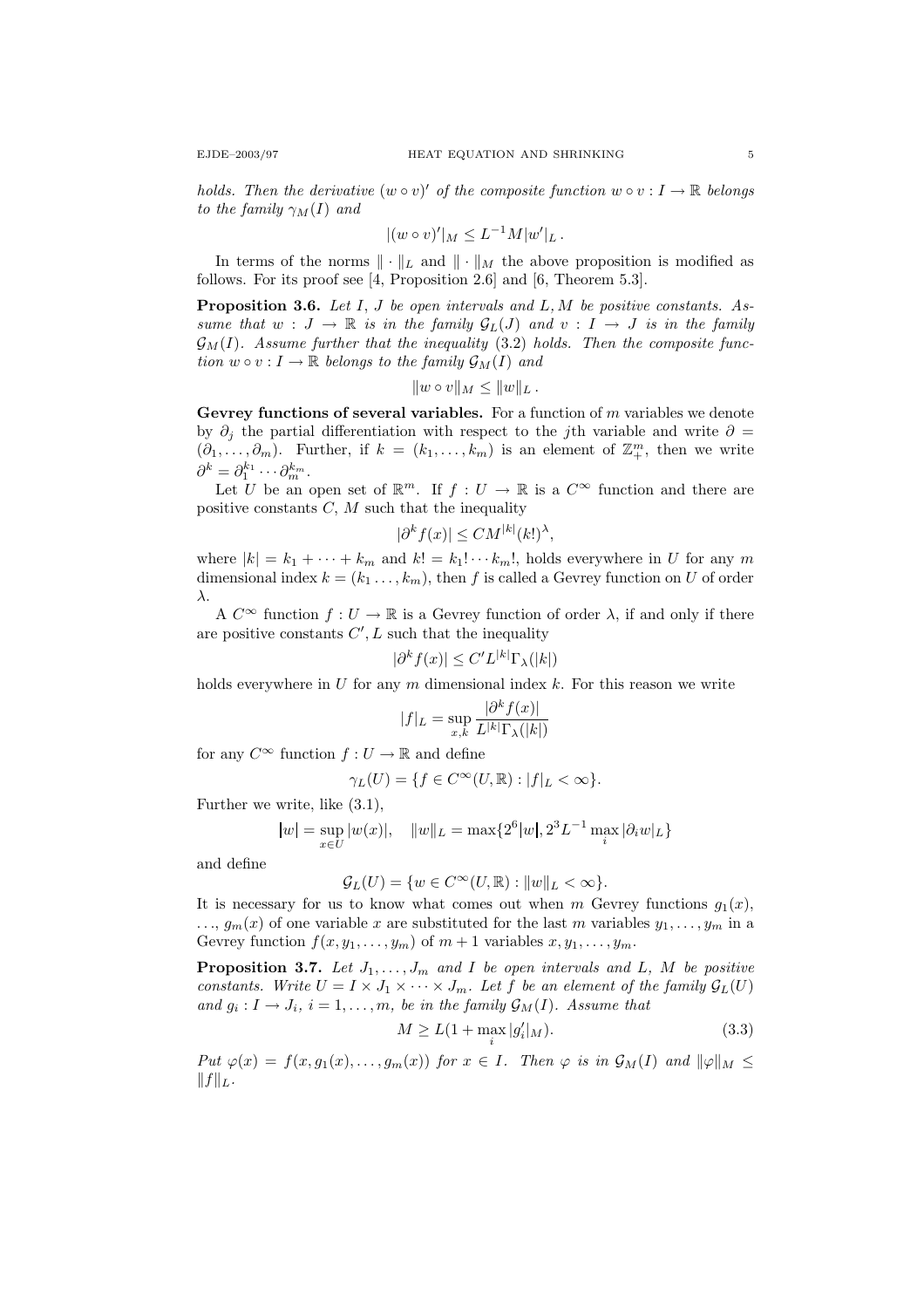The proof of this proposition can be found in [4, Proposition 2.7] and [5, Lemma 8.1].

**Partial Gevrey functions.** It is necessary for us to consider functions of  $m + 1$ variables which are in a Gevrey class with respect to the last  $m$  variables only. We call them partial Gevrey functions. For a function  $f(t, y_1, \ldots, y_m)$  of  $m+1$  variables  $t, y_1, \ldots, y_m$  we write  $\tilde{\partial} = (\partial_2, \ldots, \partial_{m+1})$ . For a non-negative integer  $j_0$  we write  $\mathbb{Z}_{+}(j_0) = \{j \in \mathbb{Z}_{+} : j \leq j_0\}.$  Let U be an open set of  $\mathbb{R}^m$ , I a real interval and  $j_0$  a non-negative integer. Then we denote by  $C^{(j_0,\infty)}(I,U)$  the set of all functions  $f: I \times U \to \mathbb{R}$  such that the partial derivative  $\partial_1^j \tilde{\partial}^k f: I \times U \to \mathbb{R}$  exists and is continuous for each  $(j, k) \in \mathbb{Z}_+(j_0) \times \mathbb{Z}_+^m$ . Further, if  $h(t)$  is a positive valued function of  $t \in I$ , we write

$$
\widetilde{\mathcal{G}}_h^{(j_0)}(I, U) = \{ f \in C^{(j_0, \infty)}(I, U) : \text{ if } t \in I \text{ and } 0 \le j \le j_0, \text{ then } \partial_1^j f(t, \cdot, \dots, \cdot) \in \mathcal{G}_{h(t)}(U) \}.
$$

We shall need, however, the case where  $j_0 = 0$  only. We simply write  $\widetilde{\mathcal{G}}_h(I, U)$ instead of  $\widetilde{\mathcal{G}}_h^{(0)}(I,U)$ . We shall need the following proposition.

**Proposition 3.8.** Let  $T$  be a positive constant and  $h(t)$  a positive valued function of  $t \in [0, T)$ . Let g be an element of  $\widetilde{\mathcal{G}}_h([0, T), \mathbb{R})$  such that

$$
||g(t,\cdot)||_{h(t)} \leq C,
$$

where C is a positive constant. Then a function  $\psi(t,x)$  of  $(t,x) \in [0,T) \times \mathbb{R}$  is defined by

$$
\psi(t,x) = \int_0^t d\tau \int_{-\infty}^{\infty} G(t-\tau, x-\xi)g(\tau, \xi) d\xi,
$$
\n(3.4)

where G denotes the heat kernel.  $\psi$  belongs to the family  $\widetilde{\mathcal{G}}_h([0,T),\mathbb{R})$  and satisfies the inequality

$$
\|\psi(t,\cdot)\|_{h(t)} \le Ct. \tag{3.5}
$$

*Proof.* Write  $\Delta = \{(t, \tau, x) \in \mathbb{R}^3 : 0 \le \tau \le t < T\}$  and define  $v(t, \tau, x)$  for  $(t, \tau, x) \in$  $\Delta$  by (2.2). Since g is a bounded continuous function, we can use Proposition 2.1 and see that  $v(t, \tau, x)$  is a continuous function for  $(t, \tau, x) \in \Delta$  and

$$
|v(t,\tau,x)| \le \sup_{\xi \in \mathbb{R}} |g(\tau,\xi)| = |g(\tau,\cdot)| \le 2^{-6} \|g(\tau,\cdot)\|_{h(\tau)} \le 2^{-6}C. \tag{3.6}
$$

Using the notation  $v(t, \tau, x)$ , the definition (3.4) of  $\psi(t, x)$  is rewritten as

$$
\psi(t,x) = \int_0^t v(t,\tau,x)d\tau.
$$
\n(3.7)

By  $(3.6)$  and  $(3.7)$  we have

$$
|\psi(t,\cdot)| \le 2^{-6}Ct.\tag{3.8}
$$

Further, since  $g(t, x)$  has bounded continuous partial derivatives  $\partial_2^k g(t, x)$ ,  $k =$ 1, 2,  $\cdots$ , we can use Proposition 2.2 and see that  $v(t, \tau, x)$  is infinitely differentiable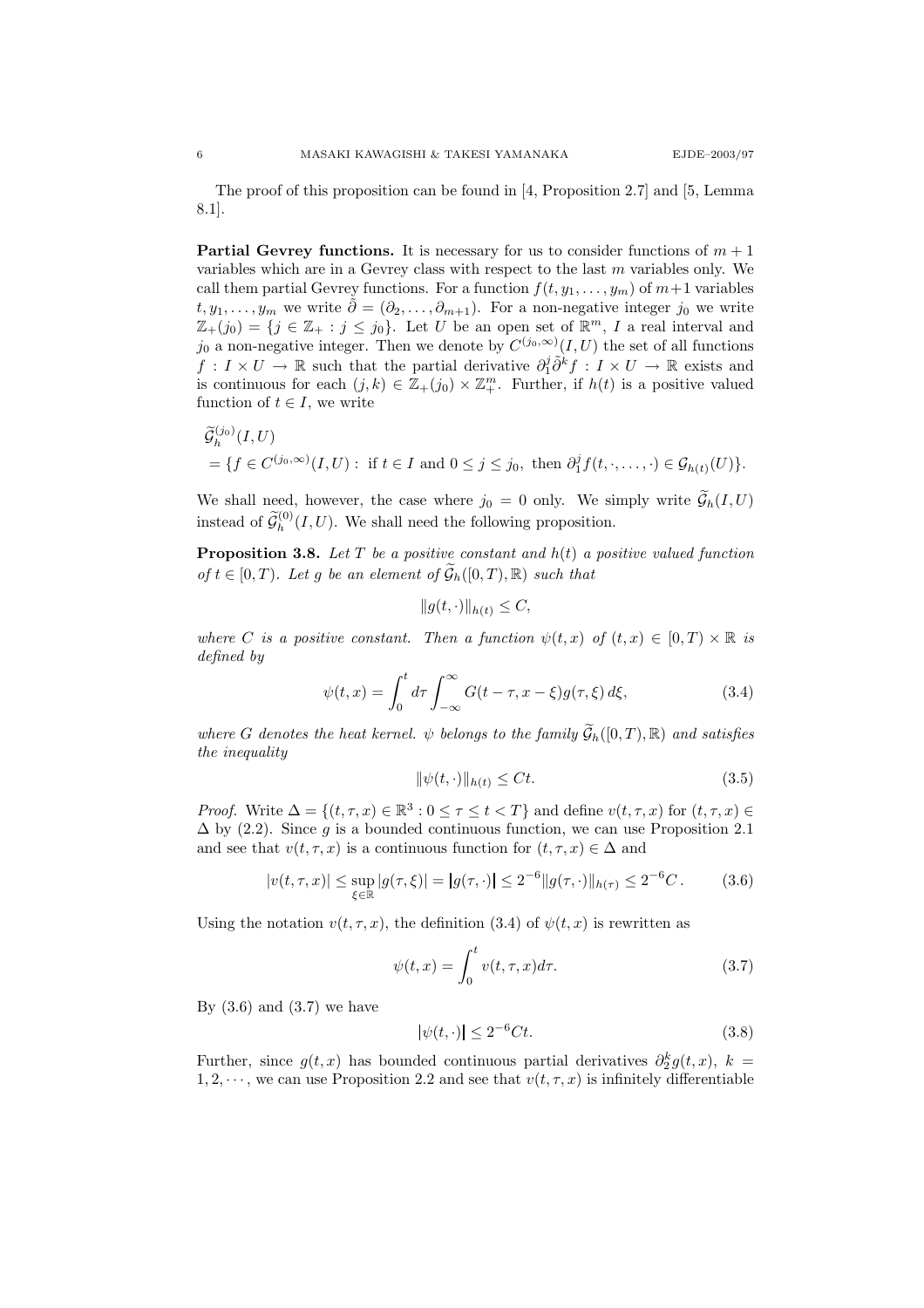in x and the partial derivatives  $\partial_3^k v(t, \tau, x)$ ,  $k = 1, 2, \dots$ , are given by (2.3). By Proposition 2.1, 2.2 and (2.3) we see that

$$
|\partial_3^k v(t,\tau,x)| \le \sup_{\xi \in \mathbb{R}} |\partial_2^k g(\tau,\xi)|
$$
  
\n
$$
\le |\partial_2 g(\tau,\cdot)|_{h(\tau)} h(\tau)^{k-1} \Gamma_\lambda(k-1)
$$
  
\n
$$
\le 2^{-3} \|g(\tau,\cdot)\|_{h(\tau)} h(\tau)^k \Gamma_\lambda(k-1)
$$
  
\n
$$
\le 2^{-3} Ch(t)^k \Gamma_\lambda(k-1).
$$
\n(3.9)

By  $(3.9)$  and  $(3.7)$  we see that

$$
|\partial_2^k \psi(t, x)| \le 2^{-3} Ch(t)^k \Gamma_\lambda(k - 1)t
$$

for  $k = 1, 2, \ldots$ , and that

 $|\partial_2 \psi(t, \cdot)|_{h(t)} \leq 2^{-3} Ch(t)t$  . (3.10)

By  $(3.8)$  and  $(3.10)$  we see that the inequality  $(3.5)$  holds.

# 4. Main result and its proof

In this secion, as in §3,  $\lambda$  denotes a fixed constant greater than 1. Using the notation introduced in the preceding section, we can state our result on the Cauchy problem (1.6)-(1.4). It is stated as the following theorem.

**Theorem 4.1.** Let L, R and  $T_0$  be positive constants. In the differential equation (1.6) suppose that  $\mu(t)$  and  $\nu(t)$  are positive valued continuous functions for  $t \in$  $[0, T_0)$ . Assume that

$$
\sup_{0\leq t
$$

p and q denote positive integers greater than 1. Put  $M = \max\{1, 2L\}$ ,  $s = (2\lambda p)^{-1}$ and  $h(t) = M(1+t^s)$  for  $t \geq 0$ . Write

$$
U = \{(x, v, w) \in \mathbb{R}^3 : \max\{|v|, |w|\} < R\}.
$$

Assume that the function f in (1.6) as well as its partial derivatives  $\partial_3 f$  and  $\partial_4 f$ belong to the family  $\widetilde{\mathcal{G}}_L([0,T_0), U)$  and that

$$
C_f:=\sup_{0\leq t
$$

Then there exists a positive number  $T^* \leq T_0$  such that the initial-value problem  $(1.6)-(1.4)$  has a unique solution  $u \in \widetilde{\mathcal{G}}_h([0,T^*),\mathbb{R}) \cap C^{(1,\infty)}([0,T^*),\mathbb{R})$  such that

$$
||u(t, \cdot)||_{h(t)} \le C_f t, \quad 0 \le t < T^*.
$$
\n(4.1)

*Proof.* As in  $\S1$  it is sufficient for our purpose of solving the Cauchy problem  $(1.6)$ - $(1.4)$  to solve the integral equation (1.7). To this end, for any given  $T > 0$ , we write

$$
\mathcal{H}(T) = \{v \in \widetilde{\mathcal{G}}_h([0,T),\mathbb{R}) : \sup_{0 < t < T} \frac{\|v(t,\cdot)\|_{h(t)}}{t} < \infty\},
$$

which is a Banach space with the norm

$$
\mathbb{N}_{\mathcal{H}(T)}[v] = \sup_{0 < t < T} \frac{\|v(t, \cdot)\|_{h(t)}}{t}, \quad v \in \mathcal{H}(T).
$$

Further, for an arbitrary  $K > 0$ , we set

$$
\mathcal{F}(T,K) = \{ v \in \mathcal{H}(T) : \mathbb{N}_{\mathcal{H}(T)}[v] \le K \},
$$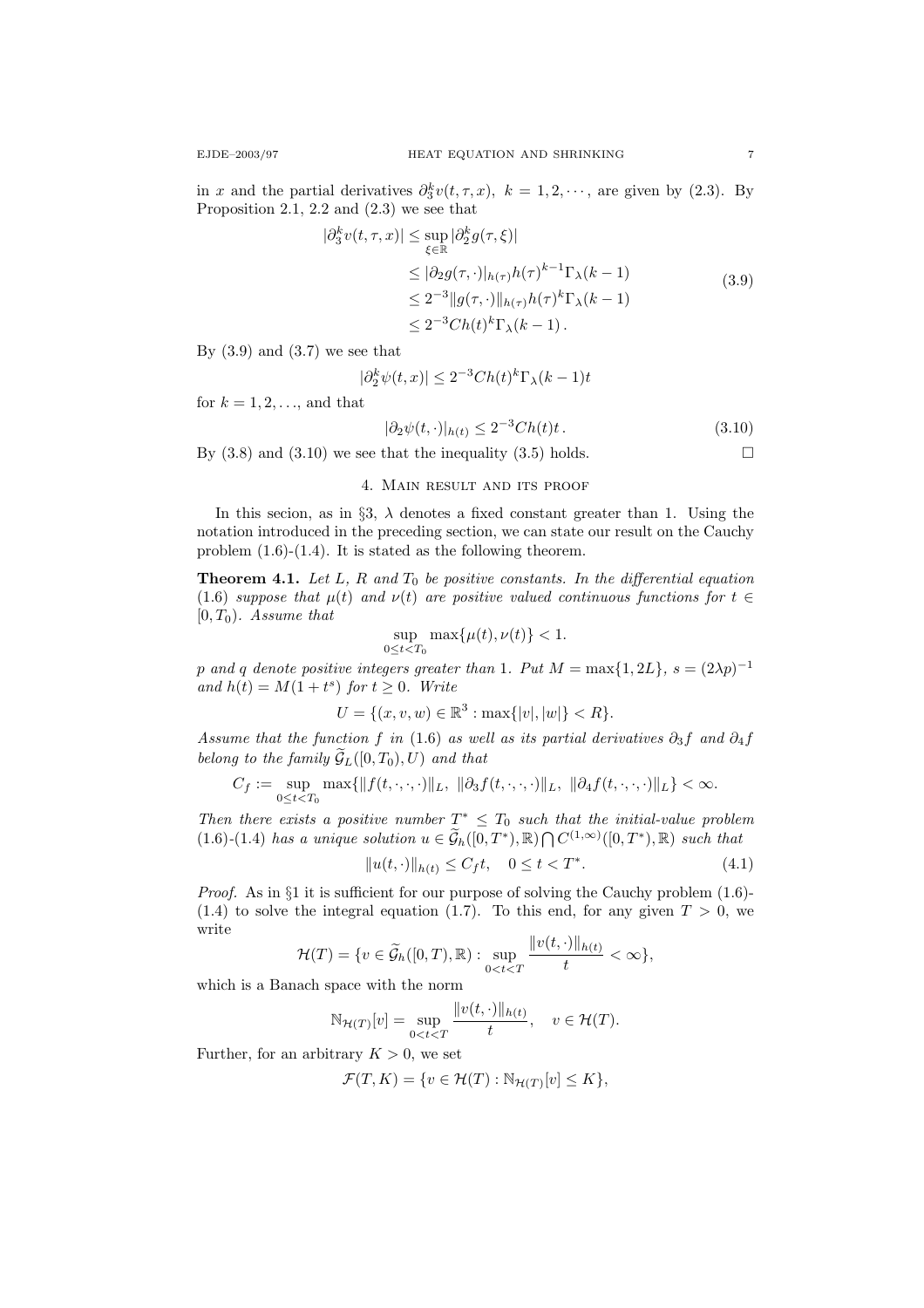which is a closed convex subset of the Banach space  $\mathcal{H}(T)$ .

We now want to show that there is a  $T \leq T_0$  such that, if  $v \in \mathcal{F}(T, C_f)$ , then the integral

$$
w(t,x) := \int_0^t d\tau \int_{-\infty}^{\infty} G(t-\tau, x-\xi) f(\tau, \xi, \partial_2^p v(\mu(\tau)\tau, \xi), \partial_2^q v(\tau, \nu(\tau)\xi)) d\xi \quad (4.2)
$$

is well-defined for all  $(t, x) \in [0, T) \times \mathbb{R}$  and the function  $w : [0, T) \times \mathbb{R} \to \mathbb{R}$  defined by (4.2) is again in  $\mathcal{F}(T, C_f)$ .

In order for the integral on the right-hand side of (4.2) to be well-defined it is necessary that the values  $\partial_2^p v(\mu(\tau)\tau,\xi)$  and  $\partial_2^q v(\tau,\nu(\tau)\xi)$  can be substituted for y and z in  $f(\tau, \xi, y, z)$ , respectively. It is enough for this that the inequality

$$
\max\{|\partial_2^p v(\mu(\tau)\tau,\xi)|,|\partial_2^q v(\tau,\nu(\tau)\xi)|\} < R\tag{4.3}
$$

holds. Now suppose that v is in  $\mathcal{F}(T, C_f)$ . Then we have

$$
|\partial_2 v(t, \cdot)|_{h(t)} \le 2^{-3} h(t) \|v(t, \cdot)\|_{h(t)} \le 2^{-3} h(t) C_f t, \quad 0 \le t < T. \tag{4.4}
$$

Therefore, for  $(t, x) \in [0, T) \times \mathbb{R}$ ,

$$
|\partial_2^p v(\mu(t)t, x)| = |\partial_2^{p-1} (\partial_2 v)(\mu(t)t, x)|
$$
  
\n
$$
\leq |\partial_2 v(\mu(t)t, \cdot)|_{h(\mu(t)t)} \cdot h(\mu(t)t)^{p-1} \cdot \Gamma_{\lambda}(p-1)
$$
  
\n
$$
\leq 2^{-3} ||\partial_2 v(\mu(t)t, \cdot)||_{h(\mu(t)t)} \cdot h(\mu(t)t)^p \cdot \Gamma_{\lambda}(p-1)
$$
  
\n
$$
\leq 2^{-3} \mathbb{N}_{\mathcal{H}(T)}[v] \mu(t)t \cdot h(\mu(t)t)^p \cdot \Gamma_{\lambda}(p-1)
$$
  
\n
$$
\leq 2^{-3} C_f \cdot \mu(t)t \cdot h(\mu(t)t)^p \cdot \Gamma_{\lambda}(p-1)
$$
  
\n
$$
< 2^{-3} C_f T \cdot h(T)^p \cdot \Gamma_{\lambda}(p-1)
$$
 (4.5)

and

$$
\begin{aligned} |\partial_2^q v(t,\nu(t)x)| &\leq \sup_{\xi \in \mathbb{R}} |\partial_2^q v(t,\xi)| = \sup_{\xi \in \mathbb{R}} |\partial_2^{q-1} (\partial_2 v)(t,\xi)| \\ &\leq |\partial_2 v(t,\cdot)|_{h(t)} \cdot h(t)^{q-1} \cdot \Gamma_\lambda(q-1) \\ &\leq 2^{-3} C_f \cdot t \cdot h(t)^q \cdot \Gamma_\lambda(q-1) \\ &< 2^{-3} C_f \cdot T \cdot h(T)^q \cdot \Gamma_\lambda(q-1). \end{aligned}
$$

Therefore, if  $T \leq T_0$  satisfies the inequality

$$
2^{-3}C_f \cdot T \cdot \max\left\{h(T)^p \Gamma_\lambda(p-1), \ h(T)^q \Gamma_\lambda(q-1)\right\} \le R \tag{4.6}
$$

and v is in  $\mathcal{F}(T, C_f)$ , then the inequality (4.3) holds for  $(t, x) \in [0, T) \times \mathbb{R}$  and the expression  $f(t, x, \partial_2^p v(\mu(t), x), \partial_2^q v(t, \nu(t), x))$  makes sense. For this reason we define

$$
T_1 = \max\{T : T \le T_0 \text{ and } (4.6) \text{ holds}\}.
$$

Now suppose  $0 < T \leq T_1$  and take an element v of  $\mathcal{F}(T, C_f)$ . Then we can put

$$
\varphi(t,x) = f(t,x,\partial_2^p v(\mu(t)t,x),\partial_2^q v(t,\nu(t)x)).\tag{4.7}
$$

Let us seek a condition under which this function  $\varphi$  enters the family  $\tilde{\mathcal{G}}_h([0,T), \mathbb{R})$ . For this purpose set  $m = \sup_{0 \le t < T_0} \max{\{\mu(t), \nu(t)\}}$ . Then, since v is in  $\mathcal{F}(T, C_f)$ ,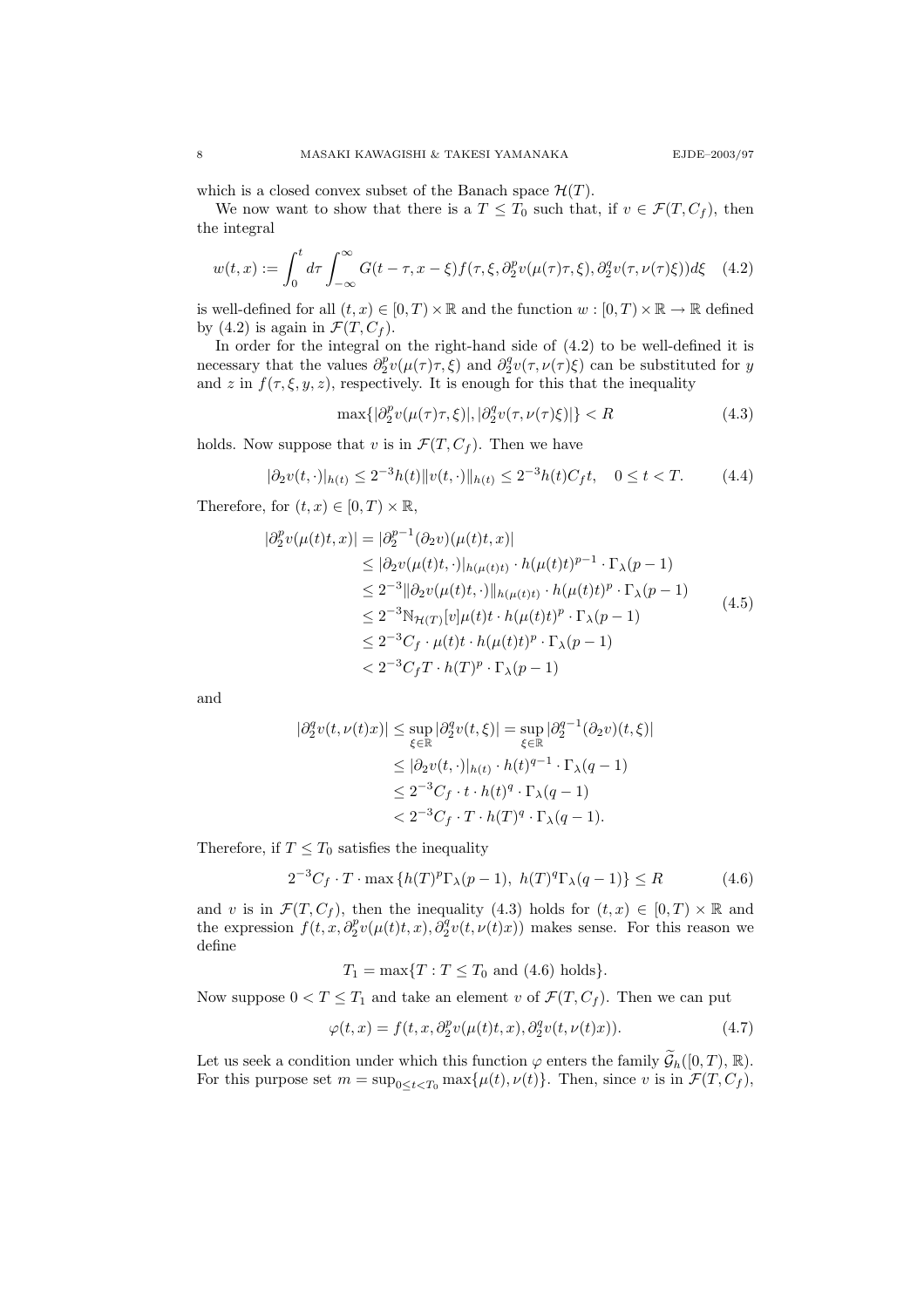we have (4.4) and, in virtue of Proposition 3.4,

$$
\begin{split}\n&|\partial_{2}^{p+1}v(\mu(t)t,\cdot)|_{h(t)} \\
&\leq h(t)^{(1+\lambda)p} \Big(\frac{\lambda p}{h(t)-h(\mu(t)t)}\Big)^{\lambda p} |\partial_{2}v(\mu(t)t,\cdot)|_{h(\mu(t)t)} \\
&\leq h(t)^{2\lambda p} M^{-\lambda p} \Big(\frac{\lambda p}{(1-m^{s})t^{s}}\Big)^{\lambda p} 2^{-3} h(\mu(t)t) \|v(\mu(t)t,\cdot)\|_{h(\mu(t)t)} \\
&\leq \Big(\frac{h(t)^{2}\lambda p}{M(1-m^{s})t^{s}}\Big)^{\lambda p} 2^{-3} h(\mu(t)t) C_{f}\mu(t)t \\
&\leq \Big(\frac{h(T)^{2}\lambda p}{M(1-m^{s})}\Big)^{\lambda p} 2^{-3} h(t) C_{f} t^{1-\lambda ps} \\
&\leq 2^{-3} C_{f} \cdot \Big(\frac{h(T)^{2}\lambda p}{M(1-m^{s})}\Big)^{\lambda p} T^{1/2} h(t).\n\end{split} \tag{4.8}
$$

Therefore, if  $T$  satisfies the inequality

$$
2^{-3}C_f \cdot \left(\frac{h(T)^2 \lambda p}{M(1-m^s)}\right)^{\lambda p} T^{1/2} \le \frac{1}{L} - \frac{1}{M},\tag{4.9}
$$

then

$$
|\partial_2(\partial_2^p v)(\mu(t)t,\cdot)|_{h(t)} = |\partial_2^{p+1} v(\mu(t)t,\cdot)|_{h(t)} \le \left(\frac{1}{L} - \frac{1}{M}\right)h(t) \le \frac{h(t)}{L} - 1. \quad (4.10)
$$

Next we have to estimate the Gevrey norm of the function  $x \mapsto \partial_2^q v(t, \nu(t)x)$ . For this purpose define  $\psi(t, x) = \partial_2^q v(t, \nu(t)x)$ . Then we have

$$
\partial_2^{k+1} \psi(t, x) = \nu(t)^{k+1} \partial_2^{q+k+1} v(t, \nu(t)x), \quad k = 0, 1, 2, \dots,
$$

and

$$
|\partial_2 \psi(t, \cdot)|_{h(t)} = \sup_{k,x} \frac{|\partial_2^{k+1} \psi(t,x)|}{h(t)^k \Gamma_\lambda(k)} = \sup_{k,x} \frac{|\partial_2^{q+k+1} v(t,\nu(t)x)|}{h(t)^k \Gamma_\lambda(k)} \nu(t)^{k+1}
$$
  

$$
= \nu(t) \sup_{k,\xi} \frac{|\partial_2^{q+k+1} v(t,\xi)|}{(h(t)/\nu(t))^k \Gamma_\lambda(k)} = \nu(t) |\partial_2^{q+1} v(t, \cdot)|_{h(t)/\nu(t)}
$$
(4.11)  

$$
\leq m |\partial_2^{q+1} v(t, \cdot)|_{h(t)/m}.
$$

On the other hand, by Proposition 3.3,

$$
|\partial_2^{q+1} v(t, \cdot)|_{h(t)/m} \le (h(t)/m)^q \Big(\frac{\lambda q}{\log m^{-1}}\Big)^{\lambda q} |\partial_2 v(t, \cdot)|_{h(t)}
$$
  
\n
$$
\le (h(t)/m)^q \Big(\frac{\lambda q}{\log m^{-1}}\Big)^{\lambda q} 2^{-3} h(t) \|v(t, \cdot)\|_{h(t)}
$$
  
\n
$$
\le 2^{-3} m^{-q} \Big(\frac{\lambda q}{\log m^{-1}}\Big)^{\lambda q} C_f \cdot h(t)^{1+q} t
$$
  
\n
$$
\le 2^{-3} C_f m^{-q} \Big(\frac{\lambda q}{\log m^{-1}}\Big)^{\lambda q} h(T)^q Th(t).
$$
\n(4.12)

From (4.11) and (4.12) we obtain the inequality

$$
|\partial_2 \psi(t, \cdot)|_{h(t)} \le 2^{-3} C_f m^{1-q} \left(\frac{\lambda q}{\log m^{-1}}\right)^{\lambda q} h(T)^q Th(t), \quad 0 \le t < T. \tag{4.13}
$$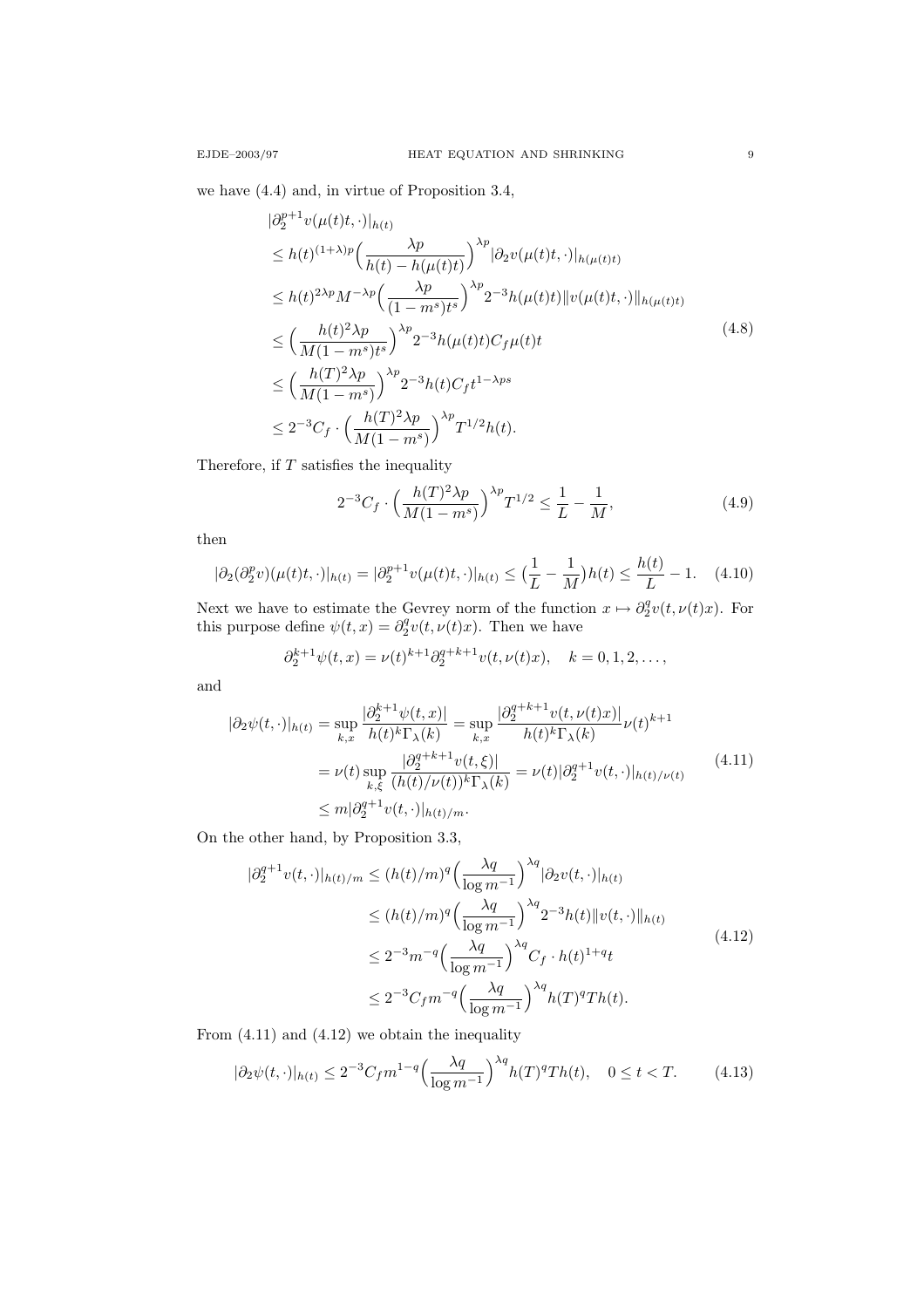By  $(4.13)$  that, if T satisfies the condition

$$
2^{-3}C_f m^{1-q} \left(\frac{\lambda q}{\log m^{-1}}\right)^{\lambda q} h(T)^q T \le \frac{1}{L} - \frac{1}{M},\tag{4.14}
$$

then

$$
|\partial_2 \psi(t, \cdot)|_{h(t)} \le \left(\frac{1}{L} - \frac{1}{M}\right) h(t) \le \frac{h(t)}{L} - 1.
$$
 (4.15)

Since (4.9) implies (4.10) and (4.14) implies (4.15), we know that, if  $T \in (0, T_1]$ satisfies both  $(4.9)$  and  $(4.14)$ , then

$$
\max\{|\partial_2(\partial_2^p v)(\mu(t)t,\cdot)|_{h(t)},|\partial_2\psi(t,\cdot)|_{h(t)}\}\leq \frac{h(t)}{L}-1
$$

and

$$
L(1+\max\{|\partial_2(\partial_2^p v)(\mu(t)t,\cdot)|_{h(t)},|\partial_2\psi(t,\cdot)|_{h(t)}\})\leq h(t).
$$

This inequality is of the same type as (3.3) in Proposition 3.7. Therefore, by Proposition 3.7, if  $T \in (0, T_1]$  satisfies the inequalities (4.9) and (4.14), then the function  $\varphi$  defined by (4.7) belongs to the family  $\tilde{\mathcal{G}}_h([0,T),\mathbb{R})$  and satisfies the inequality

$$
\|\varphi(t,\cdot)\|_{h(t)} \le \|f(t,\cdot,\cdot,\cdot)\|_{L} \le C_f. \tag{4.16}
$$

For this reason we define

$$
T_2 = \max\{T \in (0, T_1] : (4.9) \text{ and } (4.14) \text{ holds}\}.
$$

We now know that, if  $0 < T \leq T_2$  and  $v \in \mathcal{F}(T, C_f)$ , then the function  $\mathbb{R} \ni x \mapsto$  $\varphi(t,x)$  is in  $\mathcal{G}_{h(t)}(\mathbb{R})$ . Further we see that the function  $\varphi$  is in  $C^{(0,\infty)}([0,T),\mathbb{R})$ , since f is in  $C^{(0,\infty)}([0,T_0), U)$  and v is in  $C^{(0,\infty)}([0,T), \mathbb{R})$ . It follows that  $\varphi$  is in  $\widetilde{\mathcal{G}}_h([0,T),\mathbb{R})$ . Since  $\varphi$  is in  $\widetilde{\mathcal{G}}_h([0,T),\mathbb{R})$  and satisfies the inequality (4.16), we can now use Proposition 3.8 and see that the function  $w$  defined by  $(4.2)$  belongs to  $\mathcal{G}_h([0,T),\mathbb{R})$  and satisfies the inequality

$$
||w(t,\cdot)||_{h(t)} \leq C_f t
$$

for  $0 \leq t < T$ . This means that w is in  $\mathcal{F}(T, C_f)$ . For T with  $0 < T \leq T_2$  we denote by  $\Phi_T$  the mapping which maps each  $v \in \mathcal{F}(T, C_f)$  to  $w \in \mathcal{F}(T, C_f)$  given by (4.2).

We need next to estimate the difference  $\Phi_T(v_1) - \Phi_T(v_0)$ , where  $v_1$  and  $v_0$  are arbitrary two elements of  $\mathcal{F}(T, C_f)$ . For this purpose let us first estimate the difference

$$
\delta_{(v_1, v_0)}(\tau, \xi) := f(\tau, \xi, \partial_2^p v_1(\mu(\tau)\tau, \xi), \partial_2^q v_1(\tau, \nu(\tau)\xi)) - f(\tau, \xi, \partial_2^p v_0(\mu(\tau)\tau, \xi), \partial_2^q v_0(\tau, \nu(\tau)\xi)).
$$
\n(4.17)

In order to do so it is convenient to write

$$
v_{\theta}(t,x) = \theta v_1(t,x) + (1 - \theta)v_0(t,x)
$$
\n(4.18)

for  $0 \le \theta \le 1$ . Since  $v_0$  and  $v_1$  are in the convex set  $\mathcal{F}(T, C_f)$ , so is  $v_\theta$ . Note that

- (i) The values  $\partial_i f(t, x, \partial_2^p v_{\theta}(\mu(t)t, x), \partial_2^q v_{\theta}(t, \nu(t)x))$ ,  $i = 3, 4$ , are well-defined for  $(t, x) \in [0, T) \times \mathbb{R}$
- (ii) The functions  $\partial_i f(t, x, \partial_2^p v_{\theta}(\mu(t)t, x), \partial_2^q v_{\theta}(t, \nu(t)x))$ ,  $i = 3, 4$ , of  $(t, x)$ , belong to the family  $\widetilde{\mathcal{G}}_h([0,T),\mathbb{R})$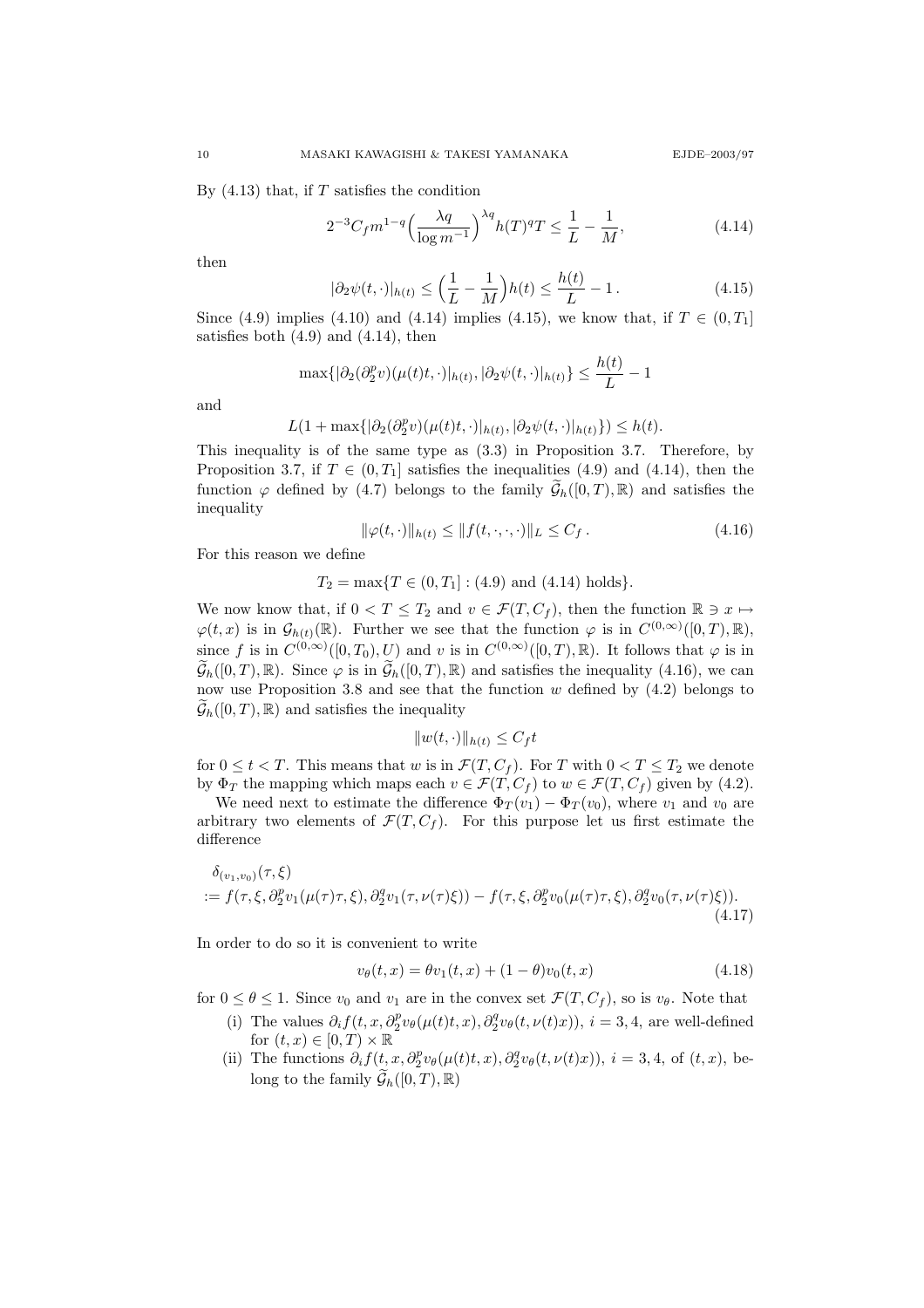(iii) The inequalities

$$
\|\partial_i f(t, \cdot, \partial_2^p v_\theta(\mu(t)t, \cdot), \partial_2^q v_\theta(t, \nu(t) \cdot))\|_{h(t)} \le \|\partial_i f(t, \cdot, \cdot, \cdot)\|_{L} \le C_f,
$$
\n(4.19)

\nhold for  $i = 3, 4$ .

These facts are proved by almost the same reasoning as in the proof of similar facts about the function  $\varphi(t,x) = f(t,x,\partial_2^p v(\mu(t)t,x), \partial_2^q v(t,\nu(t)x))$ . In virtue of the facts (i), (ii) and (iii) above we can change the expression (4.17) of  $\delta_{(v_1,v_0)}(\tau,\xi)$  as follows.

$$
\delta_{(v_1, v_0)}(\tau, \xi)
$$
\n
$$
= \int_0^1 \partial_3 f(\tau, \xi, \partial_2^p v_\theta(\mu(\tau)\tau, \xi), \partial_2^q v_\theta(\tau, \nu(\tau)\xi)) (\partial_2^p v_1(\mu(\tau)\tau, \xi) - \partial_2^p v_0(\mu(\tau)\tau, \xi)) d\theta
$$
\n
$$
+ \int_0^1 \partial_4 f(\tau, \xi, \partial_2^p v_\theta(\mu(\tau)\tau, \xi), \partial_2^q v_\theta(\tau, \nu(\tau)\xi)) (\partial_2^q v_1(\tau, \nu(\tau)\xi) - \partial_2^q v_0(\tau, \nu(\tau)\xi)) d\theta.
$$

By (4.19) and Proposition 3.2,  $\delta_{(v_1,v_0)}$  satisfies the inequality

$$
\|\delta_{(v_1,v_0)}(\tau,\cdot)\|_{h(\tau)} \leq \int_0^1 \|\partial_3 f(\tau,\cdot,\partial_2^p v_\theta(\mu(\tau)\tau,\cdot),\partial_2^q v_\theta(\tau,\nu(\tau)\cdot))\|_{h(\tau)} \times \|\partial_2^p v_1(\mu(\tau)\tau,\cdot) - \partial_2^p v_0(\mu(\tau)\tau,\cdot)\|_{h(\tau)} d\theta + \int_0^1 \|\partial_4 f(\tau,\cdot,\partial_2^p v_\theta(\mu(\tau)\tau,\cdot),\partial_2^q v_\theta(\tau,\nu(\tau)\cdot))\|_{h(\tau)} \times \|\partial_2^q v_1(\tau,\nu(\tau)\cdot) - \partial_2^q v_0(\tau,\nu(\tau)\cdot)\|_{h(\tau)} d\theta \leq C_f \Big\{\|\partial_2^p v_1(\mu(\tau)\tau,\cdot) - \partial_2^p v_0(\mu(\tau)\tau,\cdot)\|_{h(\tau)} + \|\partial_2^q v_1(\tau,\nu(\tau)\cdot) - \partial_2^q v_0(\tau,\nu(\tau)\cdot)\|_{h(\tau)} \Big\}.
$$
\n(4.20)

So we need now to estimate the Gevrey norms of the two differences

$$
\partial_2^p v_1(\mu(\tau)\tau, \cdot) - \partial_2^p v_0(\mu(\tau)\tau, \cdot) \quad \text{and} \quad \partial_2^q v_1(\tau, \nu(\tau) \cdot) - \partial_2^q v_0(\tau, \nu(\tau) \cdot). \tag{4.21}
$$

As for the first of these we can perform, almost in the same way as in (4.8), the following estimation.

$$
\begin{split}\n&|\partial_{2}^{p+1}v_{1}(\mu(\tau)\tau,\cdot)-\partial_{2}^{p+1}v_{0}(\mu(\tau)\tau,\cdot)|_{h(\tau)} \\
&\leq \Big(\frac{h(\tau)^{2}\lambda p}{M(1-m^{s})\tau^{s}}\Big)^{\lambda p}2^{-3}h(\mu(\tau)\tau)||v_{1}(\mu(\tau)\tau,\cdot)-v_{0}(\mu(\tau)\tau,\cdot)||_{h(\mu(\tau)\tau)} \\
&\leq \Big(\frac{h(\tau)^{2}\lambda p}{M(1-m^{s})\tau^{s}}\Big)^{\lambda p}2^{-3}h(\mu(\tau)\tau)\cdot\mathbb{N}_{\mathcal{H}(T)}[v_{1}-v_{0}]\cdot\tau \\
&\leq \Big(\frac{h(\tau)^{2}\lambda p}{M(1-m^{s})}\Big)^{\lambda p}2^{-3}h(\mu(\tau)\tau)\cdot\mathbb{N}_{\mathcal{H}(T)}[v_{1}-v_{0}]\cdot\tau^{1-\lambda ps} \\
&\leq 2^{-3}\Big(\frac{h(T)^{2}\lambda p}{M(1-m^{s})}\Big)^{\lambda p}T^{1/2}h(\tau)\cdot\mathbb{N}_{\mathcal{H}(T)}[v_{1}-v_{0}]\n\end{split}
$$

and

$$
2^{3}h(\tau)^{-1}|\partial_{2}(\partial_{2}^{p}(v_{1}-v_{0}))(\mu(\tau)\tau,\cdot)|_{h(\tau)} \leq \left(\frac{h(T)^{2}\lambda p}{M(1-m^{s})}\right)^{\lambda p}T^{1/2}\cdot \mathbb{N}_{\mathcal{H}(T)}[v_{1}-v_{0}].
$$
\n(4.22)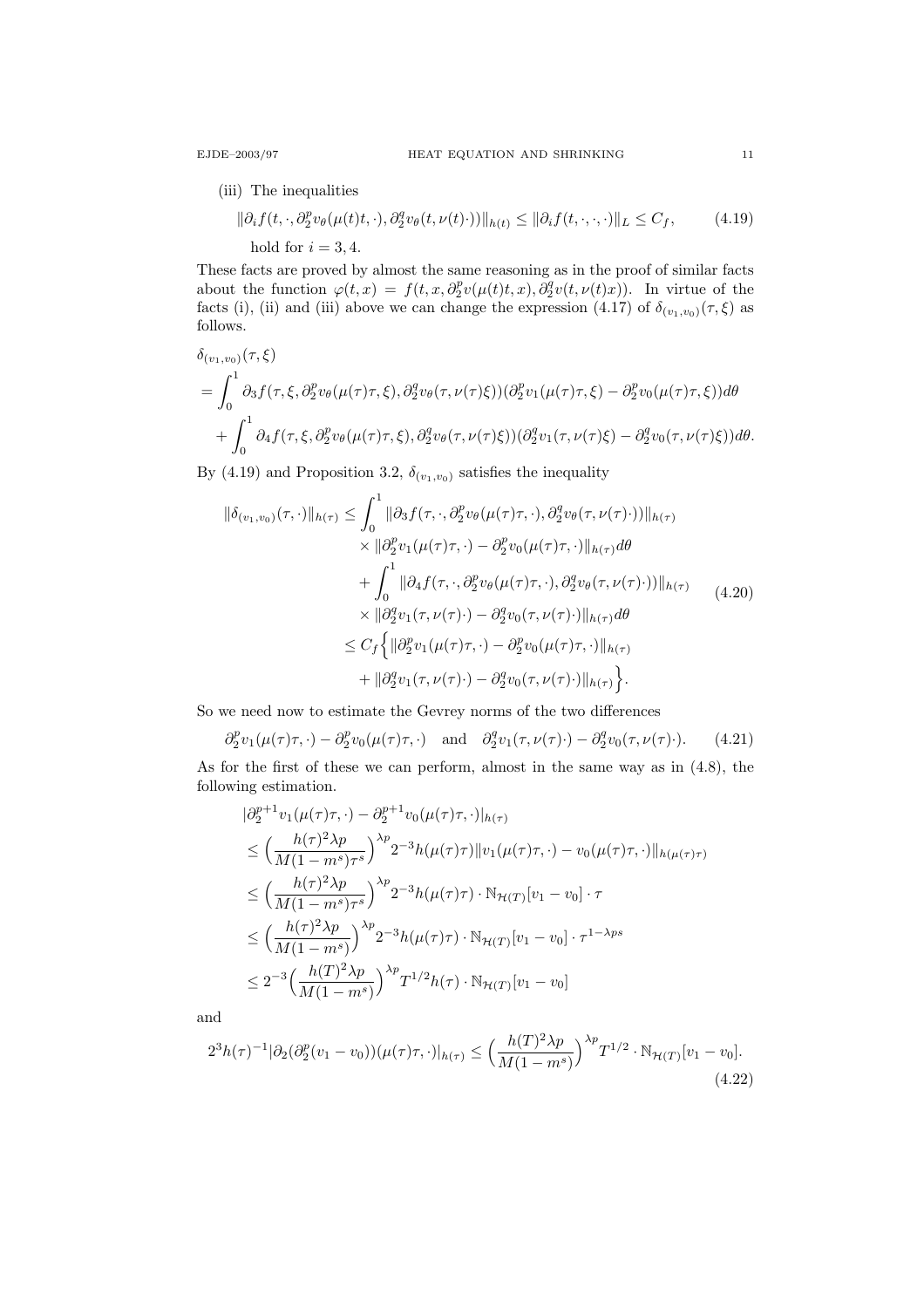Further, as in (4.5), we see that

$$
2^{6} |\partial_{2}^{p}(v_{1} - v_{0})(\mu(\tau)\tau, \cdot)|
$$
\n
$$
= 2^{6} \sup_{\xi} |\partial_{2}^{p-1} (\partial_{2}(v_{1} - v_{0}))(\mu(\tau)\tau, \xi)|
$$
\n
$$
\leq 2^{6} |\partial_{2}(v_{1} - v_{0})(\mu(\tau)\tau, \cdot)|_{h(\mu(\tau)\tau)} h(\mu(\tau)\tau)^{p-1} \Gamma_{\lambda}(p-1)
$$
\n
$$
\leq 2^{3} h(\mu(\tau)\tau)^{p} \Gamma_{\lambda}(p-1) \cdot \|(v_{1} - v_{0})(\mu(\tau)\tau, \cdot)\|_{h(\mu(\tau)\tau)}
$$
\n
$$
\leq 2^{3} h(T)^{p} \Gamma_{\lambda}(p-1) \cdot \mathbb{N}_{\mathcal{H}(T)}[v_{1} - v_{0}] \cdot \mu(\tau)\tau
$$
\n
$$
\leq 2^{3} h(T)^{p} \Gamma_{\lambda}(p-1) T \cdot \mathbb{N}_{\mathcal{H}(T)}[v_{1} - v_{0}].
$$
\n(4.23)

By (4.22) and (4.23) we see that the inequality

$$
\|\partial_2^p(v_1 - v_0)(\mu(\tau)\tau, \cdot)\|_{h(\tau)} \le E(T)\mathbb{N}_{\mathcal{H}(T)}[v_1 - v_0] \tag{4.24}
$$

holds, where

$$
E(T) = \max\left\{ \left( \frac{h(T)^2 \lambda p}{M(1 - m^s)} \right)^{\lambda p} T^{1/2}, \ 2^3 h(T)^p \Gamma_\lambda(p - 1) T \right\}.
$$
 (4.25)

To estimate the second difference in (4.21), we define

$$
\varphi(\tau,\xi) = \partial_2^q v_1(\tau,\nu(\tau)\xi) - \partial_2^q v_0(\tau,\nu(\tau)\xi).
$$

In almost the same way as in (4.11) and (4.12) the norm  $|\partial_2\varphi(\tau,\cdot)|_{h(\tau)}$  is estimated as follows.

$$
\begin{split}\n|\partial_{2}\varphi(\tau,\cdot)|_{h(\tau)} &= \nu(\tau)|\partial_{2}^{q+1}(v_{1}-v_{0})(\tau,\cdot)|_{h(\tau)/\nu(\tau)} \\
&\leq m|\partial_{2}^{q+1}(v_{1}-v_{0})(\tau,\cdot)|_{h(\tau)/m} \\
&\leq m(h(\tau)/m)^{q}\left(\frac{\lambda q}{\log m^{-1}}\right)^{\lambda q}|\partial_{2}(v_{1}-v_{0})(\tau,\cdot)|_{h(\tau)} \\
&\leq m(h(\tau)/m)^{q}\left(\frac{\lambda q}{\log m^{-1}}\right)^{\lambda q}2^{-3}h(\tau)\|(v_{1}-v_{0})(\tau,\cdot)\|_{h(\tau)}\n\end{split} \tag{4.26}
$$
\n
$$
\leq 2^{-3}m^{1-q}\left(\frac{\lambda q}{\log m^{-1}}\right)^{\lambda q}h(\tau)^{1+q}\mathbb{N}_{\mathcal{H}(T)}[v_{1}-v_{0}]\cdot\tau \\
&\leq 2^{-3}m^{1-q}\left(\frac{\lambda q}{\log m^{-1}}\right)^{\lambda q}h(T)^{q}Th(\tau)\mathbb{N}_{\mathcal{H}(T)}[v_{1}-v_{0}].
$$

Further, as (4.23), we have

$$
|\varphi(\tau, \cdot)| \le \sup_{x} |\partial_2^q (v_1 - v_0)(\tau, x)|
$$
  
\n
$$
\le |\partial_2 (v_1 - v_0)(\tau, \cdot)|_{h(\tau)} h(\tau)^{q-1} \Gamma_{\lambda}(q-1)
$$
  
\n
$$
\le 2^{-3} h(T)^q \Gamma_{\lambda}(q-1) ||(v_1 - v_0)(\tau, \cdot)||_{h(\tau)}
$$
  
\n
$$
\le 2^{-3} h(T)^q \Gamma_{\lambda}(q-1) \mathbb{N}_{\mathcal{H}(T)} [v_1 - v_0] \cdot \tau
$$
  
\n
$$
\le 2^{-3} h(T)^q \Gamma_{\lambda}(q-1) T \mathbb{N}_{\mathcal{H}(T)} [v_1 - v_0].
$$
\n(4.27)

From  $(4.26)$  and  $(4.27)$  we obtain

$$
\|\partial_2^q (v_1 - v_0)(\tau, \nu(\tau) \cdot) \|_{h(\tau)} = \|\varphi(\tau, \cdot)\|_{h(\tau)}
$$
  
= max{2<sup>6</sup>|\varphi(\tau, \cdot)|, 2<sup>3</sup>h(\tau)<sup>-1</sup>|\partial\_2\varphi(\tau, \cdot)|\_{h(\tau)} } (4.28)  
\$\leq F(T) \mathbb{N}\_{\mathcal{H}(T)}[v\_1 - v\_0],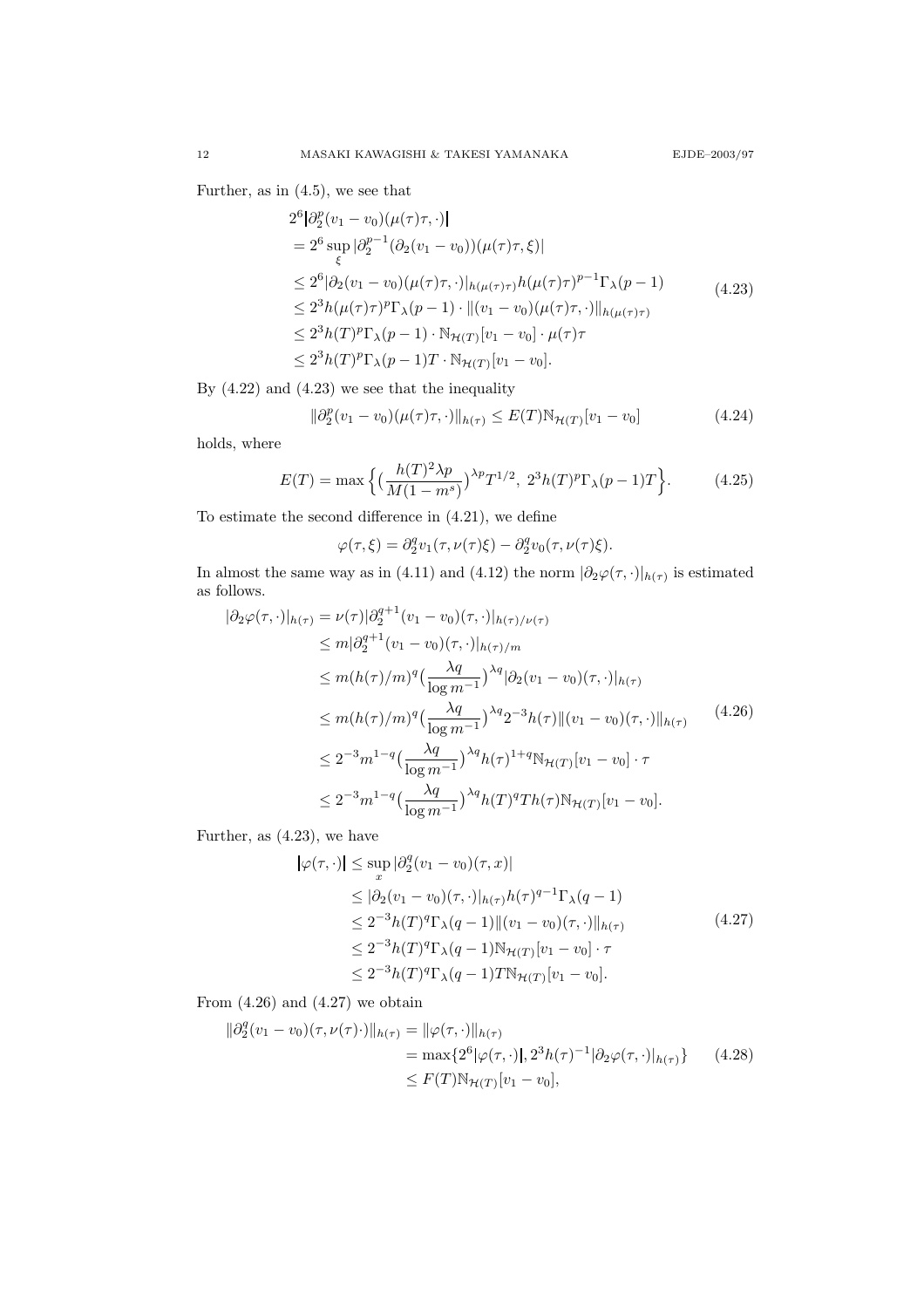where

$$
F(T) = \max\left\{2^3 \Gamma_\lambda(q-1), m^{1-q} \left(\frac{\lambda q}{\log m^{-1}}\right)^{\lambda q}\right\} h(T)^q \cdot T. \tag{4.29}
$$

Looking at (4.25) and (4.29), it is clear that there is a  $T > 0$  such that  $T \leq T_2$  and  $E(T) + F(T) \leq (2C_f)^{-1}$ . So we can define

$$
T^* = \max\{T : T \le T_2 \text{ and } E(T) + F(T) \le (2C_f)^{-1}\}.
$$
 (4.30)

By (4.24), (4.28) and (4.30), if  $v_0$  and  $v_1$  are in  $\mathcal{F}(T^*, C_f)$ , then the inequality

$$
\|\partial_2^p(v_1 - v_0)(\mu(\tau)\tau, \cdot)\|_{h(\tau)} + \|\partial_2^q(v_1 - v_0)(\tau, \nu(\tau))\|_{h(\tau)} \le \frac{1}{2C_f} \mathbb{N}_{\mathcal{H}(T^*)}[v_1 - v_0] \tag{4.31}
$$

holds for  $0 \leq \tau \leq T^*$ . By (4.20) and (4.31) we obtain

$$
\|\delta_{(v_1, v_0)}(\tau, \cdot)\|_{h(\tau)} \le \frac{1}{2} \mathbb{N}_{\mathcal{H}(T^*)}[v_1 - v_0].
$$
\n(4.32)

Now, our aim is to estimate the difference  $\Phi_{T^*}(v_1)-\Phi_{T^*}(v_0)$ . Using the notation  $\delta_{(v_1,v_0)}$ , this difference is expressed as

$$
\Phi_{T^*}(v_1)(t,x) - \Phi_{T^*}(v_0)(t,x) = \int_0^t d\tau \int_{-\infty}^{\infty} G(t-\tau, x-\xi) \delta_{(v_1,v_0)}(\tau, \xi) d\xi \quad (4.33)
$$

By  $(4.33)$ ,  $(4.32)$  and Proposition 3.8, we know that

$$
\mathbb{N}_{\mathcal{H}(T^*)}[\Phi_{T^*}(v_1) - \Phi_{T^*}(v_0)] \leq \frac{1}{2} \mathbb{N}_{\mathcal{H}(T^*)}[v_1 - v_0].
$$

This implies that the mapping  $\Phi_{T^*}$  from the closed subset  $\mathcal{F}(T^*, C_f)$  of the Banach space  $\mathcal{H}(T^*)$  into itself is a contraction. Therefore, there is one and only one element v of  $\mathcal{F}(T^*, C_f)$  such that

$$
v = \Phi_{T^*}(v).
$$

This element  $v \in \mathcal{F}(T^*, C_f)$  is a solution of the integral equation (1.7) and, accordingly, a solution of the Cauchy problem (1.6)-(1.4).

Since v is in  $\mathcal{F}(T^*, C_f)$ , it belongs to the family  $\widetilde{\mathcal{G}}_h([0, T^*), \mathbb{R})$  and satisfies the inequality (4.1). Further, since  $v$  is a solution of the differential equation (1.6), it satisfies the equality

$$
\partial_1 v(t,x) = a \partial_2^2 v(t,x) + f(t,x, \partial_2^p v(\mu(t)t,x), \partial_2^q v(t,\nu(t)x)). \tag{4.34}
$$

From this equality we see that  $\partial_1v(t, x)$  is infinitely differentiable in x, because so is the right-hand side of (4.34). This completes the proof of the fact that the Cauchy problem  $(1.6)-(1.4)$  has a solution  $u \in \widetilde{\mathcal{G}}_h([0,T^*),\mathbb{R})\cap C^{(1,\infty)}([0,T^*),\mathbb{R})$  such that the inequality (4.1) holds.

The fact that the Cauchy problem has only one such solution is easily confirmed. In fact assume that  $v \in \widetilde{\mathcal{G}}_h([0,T^*),\mathbb{R}) \cap C^{(1,\infty)}([0,T^*),\mathbb{R})$  is a solution of the Cauchy problem (1.6)-(1.4) and the inequality (4.1) holds. Then v is in the set  $\mathcal{F}(T^*, C_f)$ and satisfies the integral equation  $(1.7)$ . This means that v is the unique fixed point of the contraction  $\Phi_{T^*}: \mathcal{F}(T^*, C_f) \to \mathcal{F}(T^*, C_f)$ .